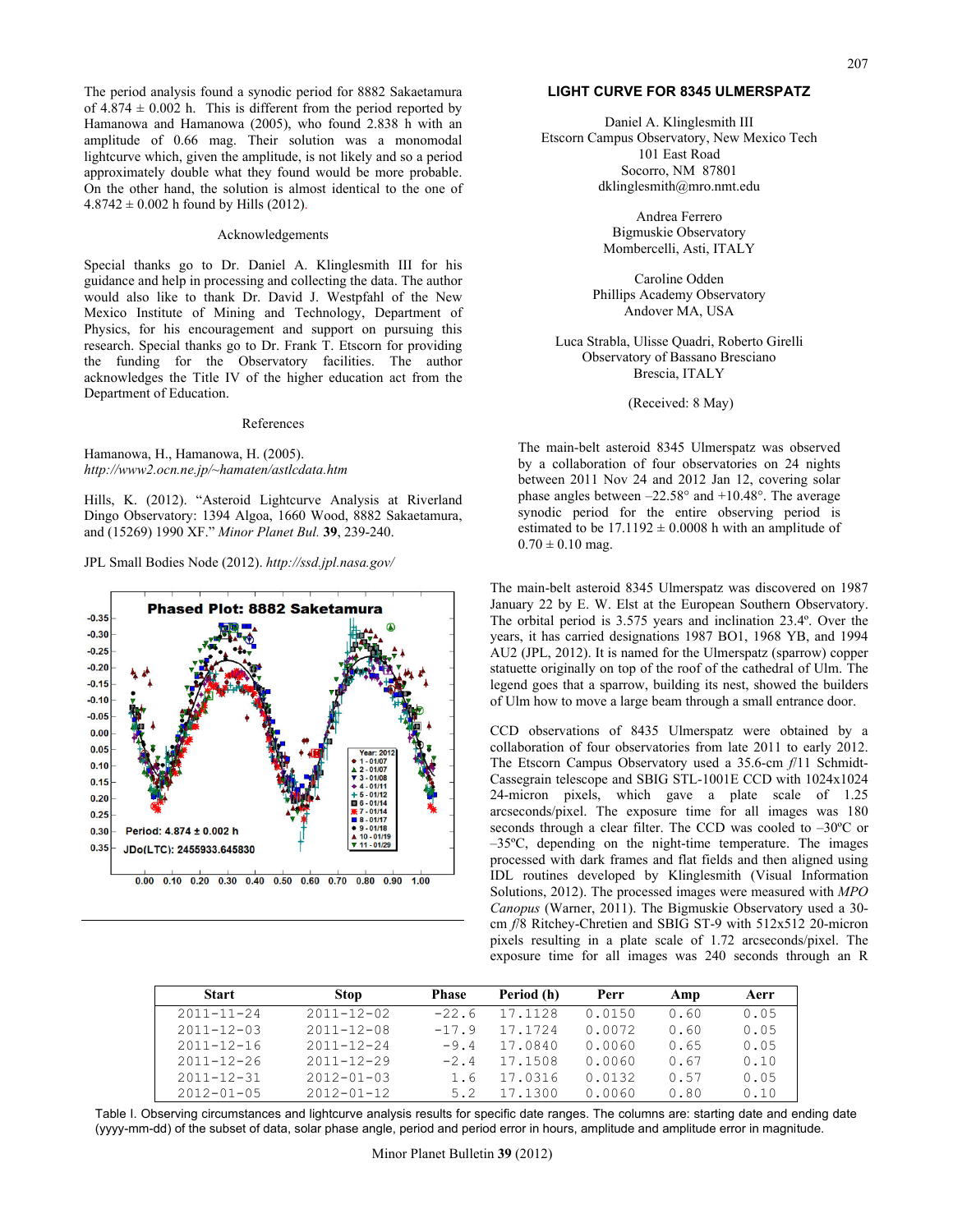Astrodon filter. The CCD was cooled to –30ºC. Images were corrected with dark frames and flat fields with the routines found in *MPO Canopus* (Warner, 2011) and then, with the same software, measured to produce the lightcurve data.

Phillips Academy Observatory used a 0.4-m *f*/8 DFM classsical Cassegrain and SBIG 1301E CCD with 1280x1024 20-micron pixels resulting in a plate scale of 1.00 arcseconds/pixel. The exposure time for the unguided images was 180 seconds through a clear filter. The CCD was cooled to –30ºC. All images were darksubtracted and flat-field corrected. The processed images were measured with *MPO Canopus* (Warner, 2011). The Bassano Bresciano Observatory used a 0.32-m *f*/3.1Schmidt telescope and HX-516 CCD. Exposure times were 120 seconds through a clear filter. 2x2 binning was used for all images, resulting in a plate scale of 3 arcseconds/pixel. All images were flat-field and darkframe corrected. The images were measured using *MPO Canopus* (Warner, 2011).

The combined lightcurve is shown in Figure 1. It consists of 48 sessions of *MPO Canopus* processed data. The individual lightcurves were adjusted so that, when available, the maximum portion of the lightcurves were lined up. Since we observed the asteroid from a solar phase angle of –22.48° (pre-opposition) through +10.48° (post-opposition), we have divided the data into six separate time intervals as shown in Figures 2-7. There is some variation in period and amplitude as a function of solar phase angle (Table I).

#### References

JPL Small-Body Database Browser (2012). *http://ssd.jpl.nasa.gov/sbdb.cgi*

Visual Information Solutions (2012). *http://www.exelisvis.com/ProductsServices/IDL.aspx*

Warner, B.D. (2011) MPO Software, Canopus version 10.4.0.6 Bdw Publishing, Colorado Springs.



Figure 1. Lightcurve for 8345 Ulmerspatz using all data.



 $0.00$   $0.10$   $0.20$   $0.30$   $0.40$   $0.50$   $0.60$   $0.70$   $0.80$   $0.90$   $1.00$ Figure 2. Lightcurve for 8345 Ulmerspatz, 2011 Nov 24 – Dec 2.



 $0.00$   $0.10$   $0.20$   $0.30$   $0.40$   $0.50$   $0.60$   $0.70$   $0.80$   $0.90$   $1.00$ Figure 3. Lightcurve for 8345 Ulmerspatz, 2011 Dec 2 - 8.



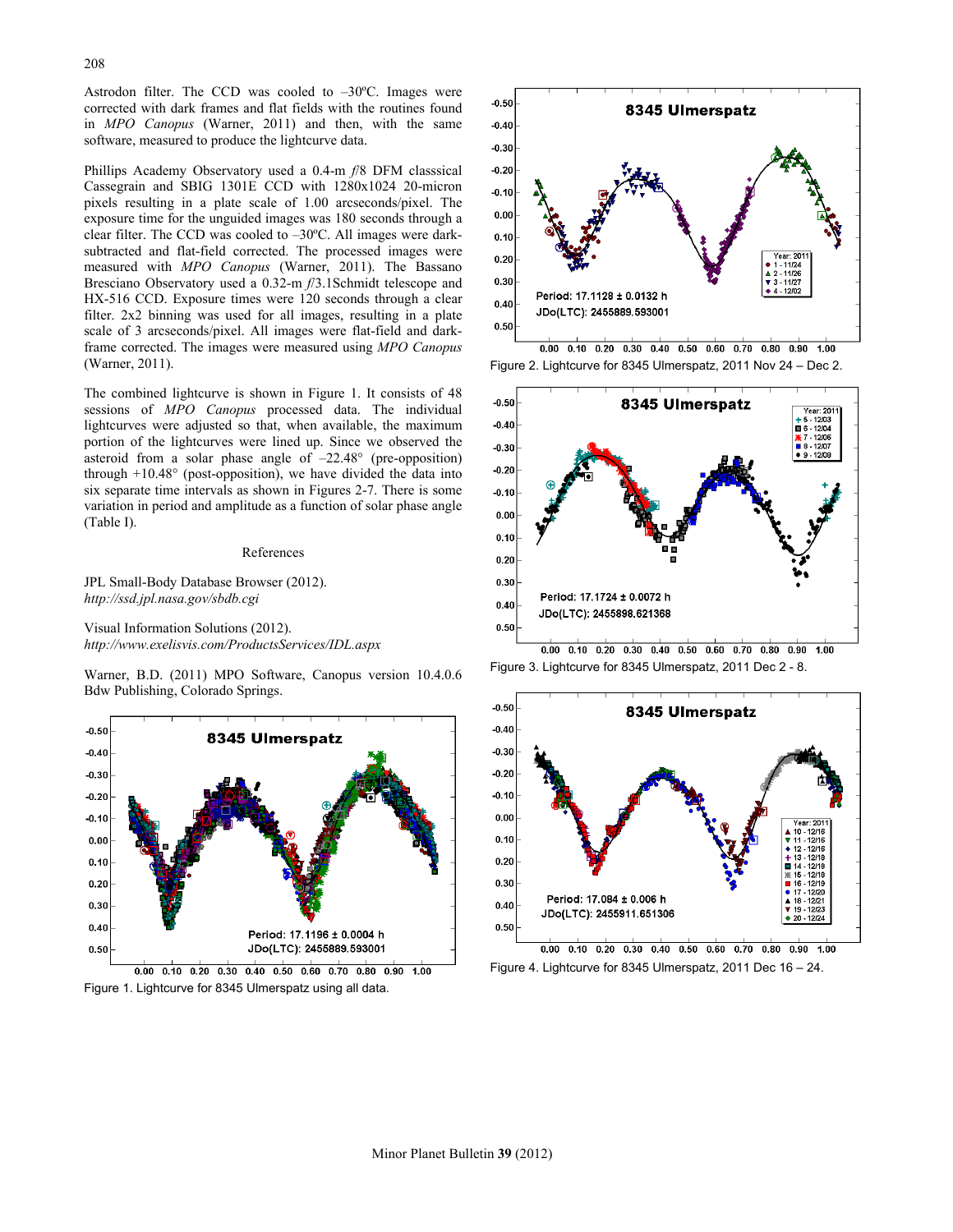

 $0.00$   $0.10$   $0.20$   $0.30$   $0.40$   $0.50$   $0.60$   $0.70$   $0.80$   $0.90$   $1.00$ Figure 5. Lightcurve for 8345 Ulmerspatz, 2011 Dec 26 – 29.





Figure 6. Lightcurve for 8345 Ulmerspatz, 2011/12 Dec 31 – Jan 3.

Figure 7. Lightcurve for 8345 Ulmerspatz, 2012 Jan 5 – 12.

## **LIGHTCURVES OF 2423 IBARRURI AND 8345 ULMERSPATZ**

Robert K. Buchheim Altimira Observatory (G76) 18 Altimira, Coto de Caza CA 92679 USA Bob@RKBuchheim.org

(Received: 21 June)

The synodic lightcurve period of 2423 Ibarruri is found to be  $139.89 \pm 0.03$  h. The synodic lightcurve period of 8345 Ulmerspatz is found to be  $17.14 \pm 0.02$  h. For 8345 Ulmerspatz, phase curve parameters are also determined:  $H = 13.75 \pm 0.03$ ,  $G = -0.14 \pm 0.02$ .

The synodic rotation rates for 2434 Ibarruri and 8345 Ulmerspatz were determined from the analysis of CCD photometric observations at the Altimira Observatory. In addition a comparison of results was made when using the MPOSC3 (Bdw Publishing) or the APASS (Henden *et al*., 2012) catalogs.

2423 Ibarruri. This asteroid was studied with differential photometry at Altimira Observatory (G76), using a 0.28-m Schmidt-Cassegrain (SCT) and SBIG ST8-XE CCD imager with photometric B, V, and R-band filters. The general observing cadence was R-R-V-V-B-B-... throughout each night in order to provide nearly simultaneous multi-color photometry. Images were reduced in the standard way with dark, flat, and bias frames. Comparison stars were chosen for near-solar color index with the "comp star selector" of *MPO Canopus;* all photometric reductions were also done with *MPO Canopus*. Because of the low signal-tonoise ratio, B-band images are not used for this report.

A total of 15 nights (separated by intervals of bad weather) from 2011-10-09 to 2011-11-17 UT were devoted to this asteroid, encompassing solar phase angles from  $\alpha \sim -9.1^{\circ}$  to  $\alpha \sim +18.4^{\circ}$ . There were no indications of changes in the lightcurve shape over this range of solar phase angles but the gaps in the phased lightcurve may be hiding some "shadowing" effects. The resulting lightcurve, phased to the best-fit period  $P = 139.89$  h is shown in Figure 1. This is based on V-band data only, but there is no evidence of changing color index with rotational phase when the R-band data are included. The color index was determined to be V- $R = 0.43 \pm 0.03$ . This result confirms the period found by Ferrero (2012). My data do not display a plausible lightcurve when phased to the alternate period ( $P \sim 73$  h) suggested by Vander Haagen (2012).

#### 8345 Ulmerspatz

This project had two objectives: to take advantage of the favorable apparition of 8345 Ulmerspatz to determine its lightcurve and phase curve; and to use the recently-released APASS photometric catalog to determine comp star magnitudes.

Images were made at Altimira Observatory, predominantly unfiltered ("C-band"). A few R- ,V- and B-band images were taken on most nights but they are not shown in this report because of their low signal-to-noise ratio. Images were gathered on 14 nights spanning the interval 2011-12-26 through 2012-02-24 UT. This interval covered solar phase angles from  $\alpha \sim -2.3^{\circ}$ , to a minimum of  $\alpha \sim 0.2^{\circ}$ , and then continued to  $\alpha \sim +27.6^{\circ}$ .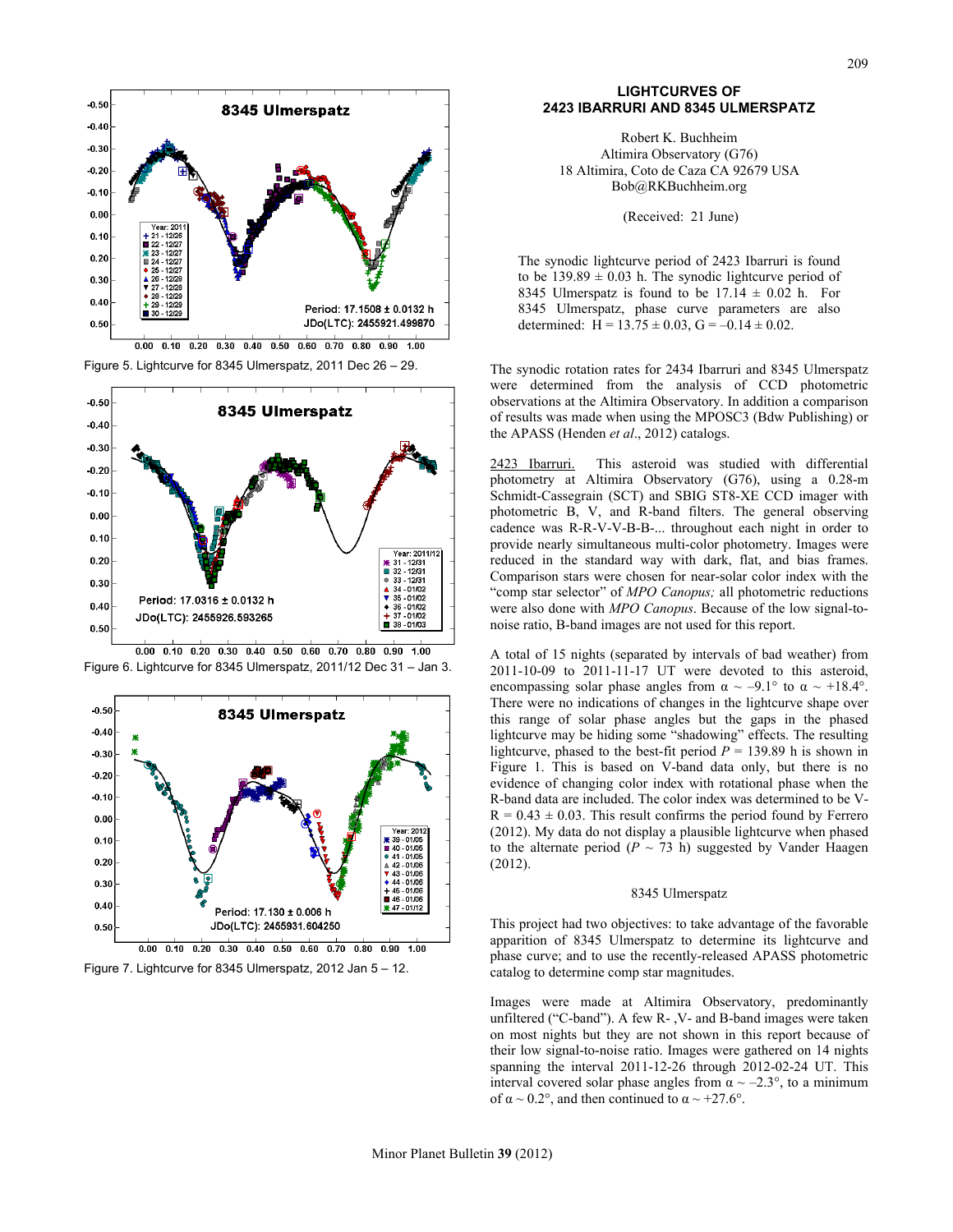APASS Catalog. The southern California weather during this project did not provide any clear/steady/stable nights suitable for calibration of comp star magnitudes. Data Release 6 of the AAVSO's APASS photometric catalog (Henden, *et al*., 2012) contains accurate V-band photometry for all of the comp stars used on all nights of this project. The APASS V-band magnitudes were inserted into the comp-star data blocks of *MPO Canopus* to put the differential photometry onto a standard baseline. There is, of course, a danger in using V-band magnitudes with C-band images. However, since the asteroid color and the comp-star colors are all nearly the same, the risk of differential-color effects is low. In addition, previous experiments with the Altimira Observatory equipment to measure the "C to V" transform (using Landolt standard stars) have shown that the C-to-V conversion is surprisingly good over a fairly wide range of (B-V) color.

Examination of the APASS photometry for the comp stars showed that the *MPO* "comp star selector" does a fine job of selecting stars with near-solar color. The APASS-reported B-V colors of the 70 comp stars used for this project averaged B-V<sub>avg</sub> =  $0.67 \pm 0.10$  (std dev). The correlation between APASS V and MPOSC V magnitudes is also very good: the standard deviation of  $[V_{APASS}$  -V<sub>MPOSC</sub>] was about  $σ \sim 0.11$ , which is comparable to the original design specifications for the MPOSC. So, the MPOSC Vmagnitudes are generally reliable. The key features of using the APASS photometry (rather than the MPOSC magnitudes) are (a) APASS magnitudes are actually measured in V, instead of being based on a correlation between IR magnitudes and B-, V-, Rmagnitudes; (b) the accuracy of APASS magnitudes can be assessed for each individual star – generally  $\pm 0.05$  mag or better for the stars used here – whereas the MPOSC accuracy can only be assessed statistically across the entire catalog; and (c) the use of APASS magnitudes corrects the few stars for which MPOSC Vmagnitudes seem discordant.

The downside of using APASS is that each query of the catalog will only search a small field (less than a few degrees diameter). This means that each night's set of comp stars requires a separate query of the APASS database. Each query returns the data on all of the stars in the requested field; then the output table must be searched to find the comp stars that were used. It's a bit cumbersome, but the confidence in comp star magnitudes makes it worth the effort for determining the phase curve of an asteroid.

Lightcurve. There are two reports of lightcurves and periods for this asteroid 8345: Klinglesmith (2012) reported  $P = 17.12$  h and Strabla *et al.* (2012) reported  $P = 17.416$  h. Both of these are based on data taken at the same apparition as the present study. If only the nights with low solar phase angle  $(-3^{\circ} < \alpha < +4^{\circ})$  are considered, a nice double-peaked lightcurve is found, as shown in Figure 2, with a best-fit synodic period  $P = 17.13 \pm 0.02$  h. The shape of this lightcurve is essentially identical to that seen by Klinglesmith (2012).

At large solar phase angle ( $\alpha > 18^{\circ}$ ) after opposition, the shape of the lightcurve changed dramatically, having much deeper primary and secondary minima, as shown in Figure 3. This is presumably a shadowing effect, which suggests a complex shape for this object.

Phase curve. The phase curve was determined based on the APASS V-magnitudes of the comp stars, using the method developed by Harris *et al*. (1989). The resulting phase curve, describing the peak brightness of the rotational lightcurve as a function of solar phase angle, is shown in Figure 4. The best-fit parameters are:  $H = 13.75 \pm 0.03$ ;  $G = -0.14 \pm 0.02$ .

These parameters, and the curve shown, exclude the data from 2012-02-24 (phase angle  $\alpha = 27.6^{\circ}$ ) because the short interval of observations that night and the changing shape of the lightcurve at large solar phase angle made it unreliable to extrapolate the peak brightness of the lightcurve. The negative slope parameter is somewhat unusual, but similar results have been reported before, e.g. Lagerkvist and Williams (1987), Harris (1989), and Warner (2007).

The data gathered by Strabla et al (2012) and posted on ALCDEF also captured the night of minimum solar phase angle, and so offered a valuable check on the phase curve. Their comp star magnitudes were taken at face value, except for the night of UT 2012-01-12, on which their comp star magnitudes were noticeably different from the APASS V-magnitudes for the indicated star. Applying the APASS magnitudes for the comp stars on that night (but making no change to Strabla's other nights), and combining their data with mine, yielded the phase curve shown in Figure 5, which is characterized by  $H = 13.76 \pm 0.02$  and  $G = -0.13 \pm 0.02$ , within the stated errors of the values reported here.



Figure 1: Lightcurve of 2423 Ibarruri in V-band, phased to 139.89 h.



Figure 2: Lightcurve of 8345 Ulmerspatz at low solar phase angle, phased to  $P = 17.13$  h.